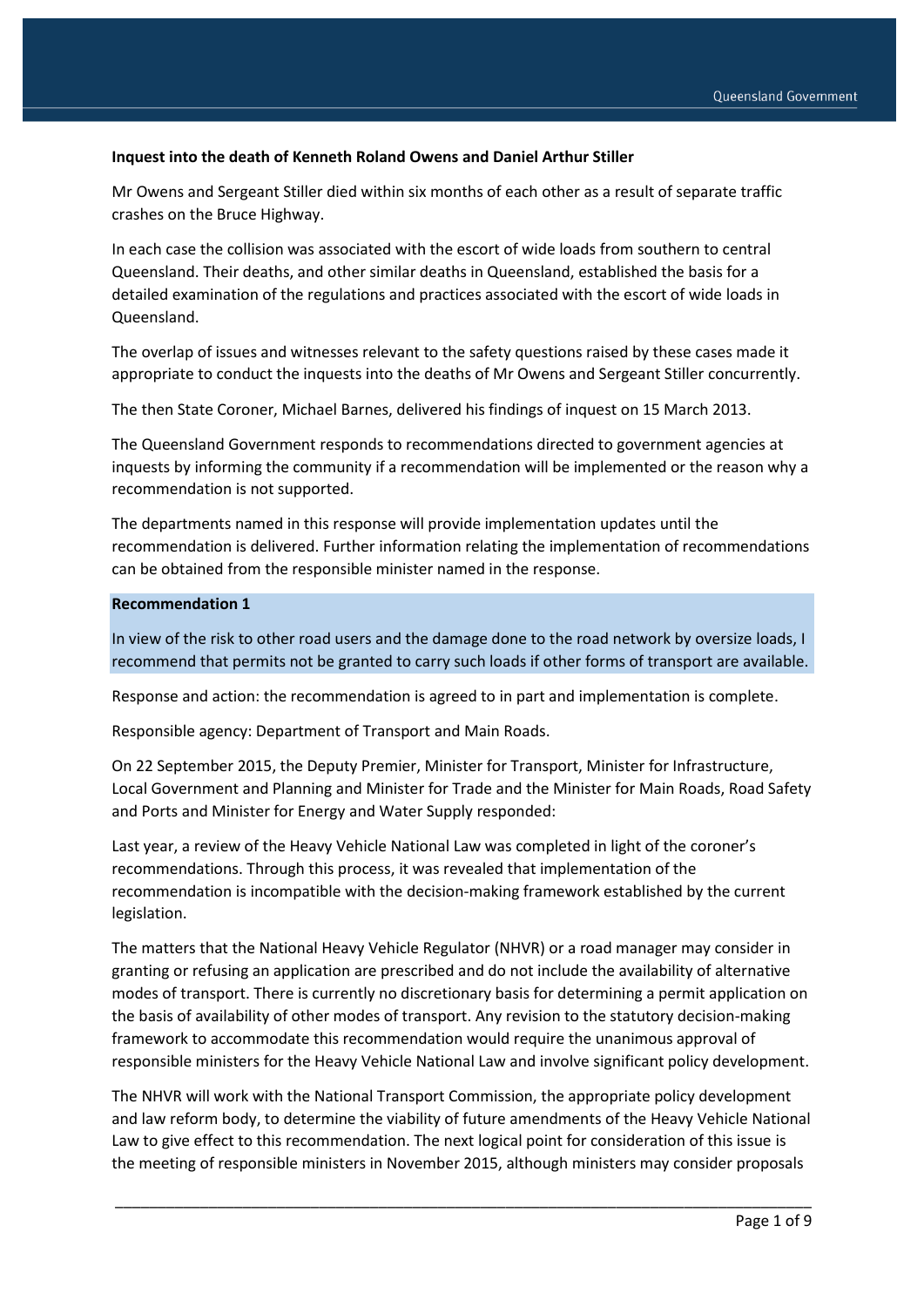of this nature prior to this meeting. The NHVR will formally advise the National Transport Commission of the desirability of ensuring the coroner's recommendation is considered prior to, or at, the November meeting.

# **On 11 February 2016 the Minister for Main Roads, Road Safety and Ports and Minister for Energy, Biofuels and Water Supply and the Minister for Transport and the Commonwealth Games responded:**

The National Heavy Vehicle Regulator supports the recommendation and has advised the National Transport Commission of the coroner's recommendation. The National Transport Commission is the appropriate policy development and law reform body to progress the recommendation further.

### **Recommendation 2**

To ensure permits are not granted for the carriage of excess dimension loads that could in fact be made smaller and therefore safer, I recommend the heavy vehicle road operations program office review the basis on which it accepts loads are indivisible.

Response and action: the recommendation is implemented.

Responsible agency: Department of Transport and Main Roads.

On 22 September 2015, the Deputy Premier, Minister for Transport, Minister for Infrastructure, Local Government and Planning and Minister for Trade and the Minister for Main Roads, Road Safety and Ports and Minister for Energy and Water Supply responded:

The Heavy Vehicle Road Operations Program Office (HVROPO) of the Department of Transport and Main Roads (TMR) considered the issues concerning indivisible loading arrangements for modular construction, mining equipment and buildings.

The HVROPO and Queensland Police Service developed a new draft operational policy for the movement of buildings, which reduces the size of loads in relation to the most populated areas and the distance the loads have to travel. The policy will determine what size, mass and travel arrangements will be applied by TMR as the road manager, on building movements in Queensland. It is expected that the policy will significantly reduce the size of buildings moved in Queensland.

Prior to finalising the policy, TMR will participate in industry training and information forums, for example the House Movers Forum planned for July 2015.

## **On 11 February 2016 the Minister for Main Roads, Road Safety and Ports and Minister for Energy, Biofuels and Water Supply and the Minister for Transport and the Commonwealth Games responded:**

The Department of Transport and Main Roads and the Queensland Police Service conducted a joint workshop/forum with the house and building moving industry on 13 July 2015. Concepts from the draft operation policy were presented to the forum for the purposes of consultation. The Heavy Vehicle Road Operations Program Office is still receiving feedback.

\_\_\_\_\_\_\_\_\_\_\_\_\_\_\_\_\_\_\_\_\_\_\_\_\_\_\_\_\_\_\_\_\_\_\_\_\_\_\_\_\_\_\_\_\_\_\_\_\_\_\_\_\_\_\_\_\_\_\_\_\_\_\_\_\_\_\_\_\_\_\_\_\_\_\_\_\_\_\_\_\_\_

The consultation process is expected to be finalised in early 2016.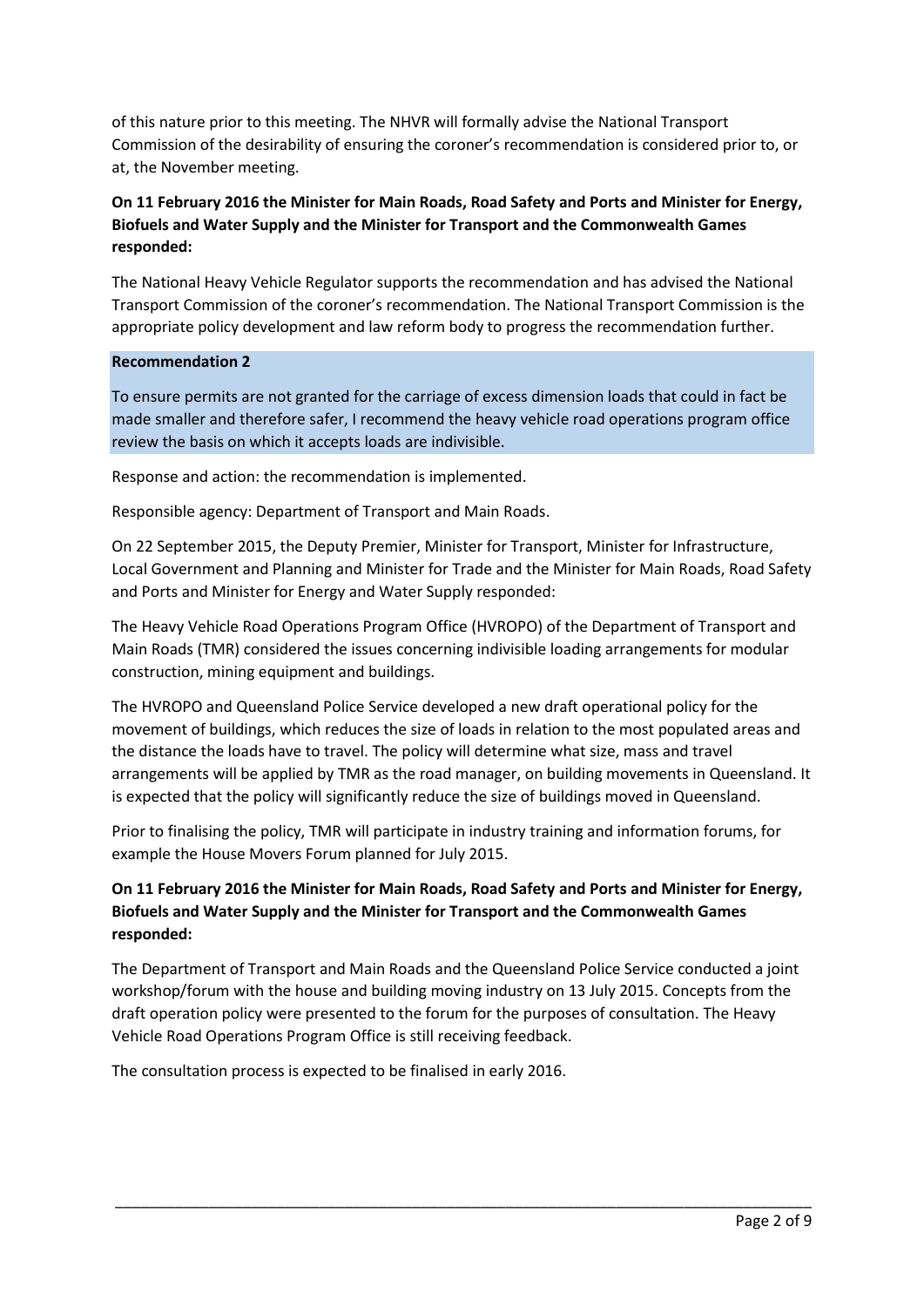## **On 8 July 2016 the Minister for Main Roads, Road Safety and Ports and Minister for Energy, Biofuels and Water Supply and the Minister for Transport and the Commonwealth Games responded:**

As a result of the consultation process, it was necessary to include the outcomes from the Heavy Vehicle Zone, Critical Road and Critical Area Review (the review) into the draft operation policy. The review investigated appropriate levels of pilot and police escorting on Queensland roads.

Further consultation with the industry sector, pilots and police escorts is required and expected to be finalised by end of August 2016.

## **On 14 May 2017 the Minister for Main Roads, Road Safety and Ports and Minister for Energy, Biofuels and Water Supply responded:**

The Department of Transport and Main Roads reviewed the critical roads network and continues to assess indivisible loads on the basis of the load being the smallest practical size for safe movement on the road network.

There will be an ongoing review of the critical roads network during 2017.

### **On 26 February 2018 the Minister for Transport and Main Roads responded:**

The Department of Transport and Main Roads reviewed the critical roads network as recommended by the coroner. Following this review, the department updated its procedure for reviewing and refining the critical roads framework. Further review will carefully consider restrictions and access on Queensland's critical road network to determine whether engineering considerations and road improvements over time may influence Queensland's future critical roads framework. However, there is a nationally agreed definition of 'indivisible load' within the National Heavy Vehicle Law, which TMR adopts when granting access to excess dimension loads, based upon the premise that the item *can not be divided without extreme effort, expense or risk of damage to it.*

### **Recommendation 3**

In view of the obvious dangers of transporting loads that protrude into adjacent lanes on single lane highways in the dark, I recommend that the practice generally be limited to the metropolitan areas and dual lane carriageways.

Response and action: the recommendation is not implemented.

Responsible agency: Department of Transport and Main Roads.

The Heavy Vehicle Road Operations Program Office mapped the over size and/or over mass movement footprint across all state roads. A draft report on the mapping is in progress. Early indications are that limiting over size and/or over mass movement to metropolitan areas will have a severe economic and well-being impact on Queensland well beyond the risk of further accidents.

### **Recommendation 4**

I am of the view that the reduced visibility of motorcycles and the increased risk of death or serious injury to the rider should a crash occur make them unsuitable for use as wide load escorts. Accordingly, I recommend that the heavy vehicle road operations program office review their continued use.

\_\_\_\_\_\_\_\_\_\_\_\_\_\_\_\_\_\_\_\_\_\_\_\_\_\_\_\_\_\_\_\_\_\_\_\_\_\_\_\_\_\_\_\_\_\_\_\_\_\_\_\_\_\_\_\_\_\_\_\_\_\_\_\_\_\_\_\_\_\_\_\_\_\_\_\_\_\_\_\_\_\_

Response and action: the recommendation is implemented.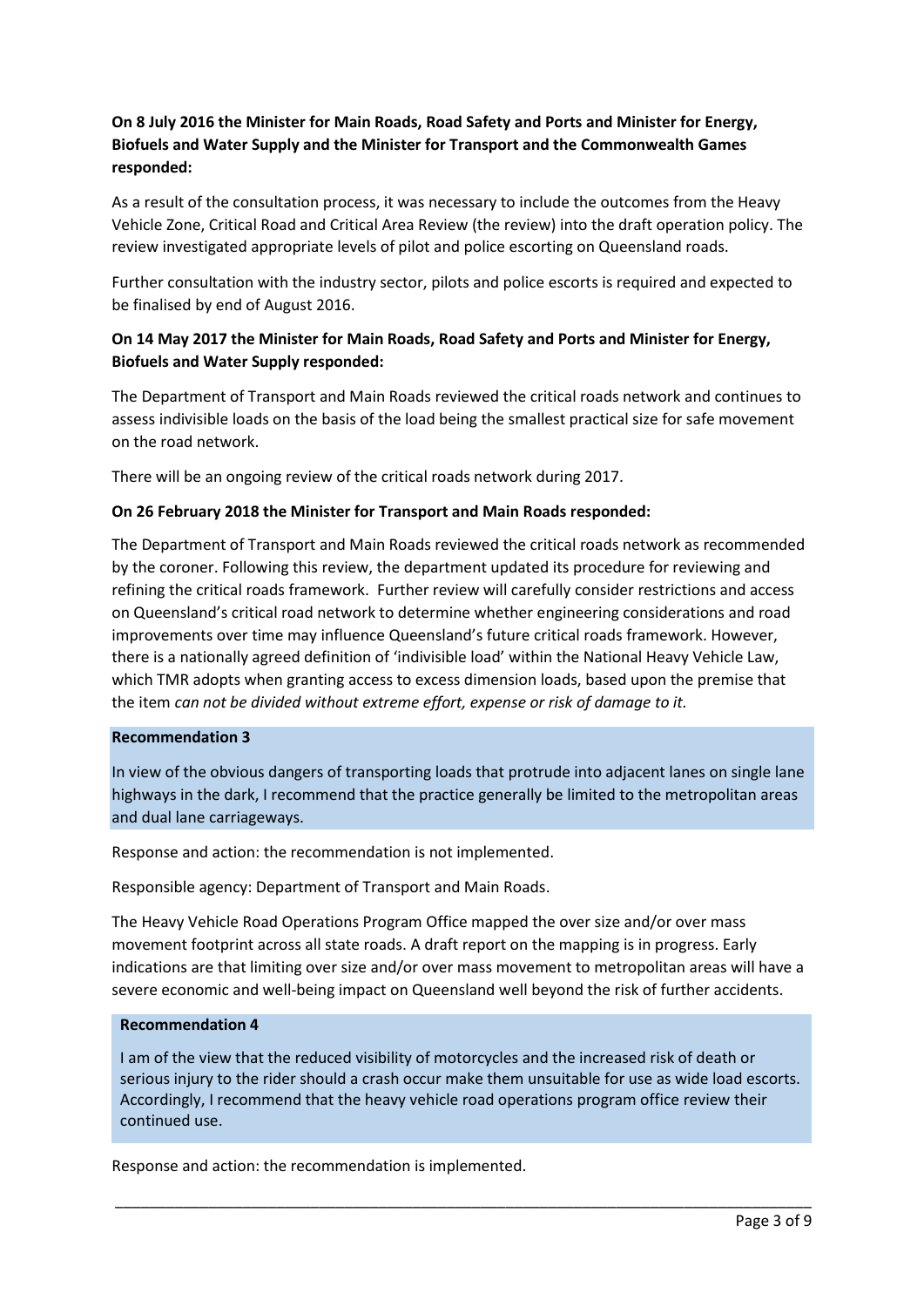Responsible agency: Queensland Police Service.

The Queensland Police Service reviewed the use of motorcycles for wide load escorts, the outcomes of which were considered by the Queensland Police Service senior executive.

The review found police motorcycles are a valuable resource for the purpose of escorting wide loads and enhancing the safety of both the wide load and other road users. The review recommended police motor cycles should not be used as a lead escort vehicle and were only to be utilised as a secondary support vehicle.

A memorandum was issued in April 2014 by the Acting Deputy Commissioner (Regional Operations) advising police motor cycles may be utilised for wide load escorts as a secondary support vehicle. *The traffic manual* was updated on 12 December 2014 to reflect the contents of this memorandum.

### **Recommendation 5**

In view of the dangers inherent in moving some oversized loads and the increasing frequency with which this will be happening in many parts of Queensland in coming years, it is essential the activity is well managed. The evidence to this inquest indicates there is substantial room for improvements. The National Heavy Vehicle Regulator is the appropriate body to consider how this could best be achieved. Accordingly, I recommend it has regard to the evidence put before this inquest when developing regulations or guidelines for the management of wide loads by escorts**.**

Response and action: the recommendation is implemented.

Responsible agency: Department of Transport and Main Roads.

On 22 September 2015, the Deputy Premier, Minister for Transport, Minister for Infrastructure, Local Government and Planning and Minister for Trade and the Minister for Main Roads, Road Safety and Ports and Minister for Energy and Water Supply responded:

The Austroads Research Report *Harmonisation of Pilot and Escort Vehicle Driver Requirements: Stage 2* was delivered in March 2015. The coroner's findings and recommendations were provided by the National Heavy Vehicle Regulator (NHVR) for consideration in developing this document, which is likely to form the basis of national policy in the areas of pilot accreditation, exemptions, licensing checks and traffic control powers. The amount of legislative drafting, and the timeframe within which ministers will vote on any consequential legislation, are currently unknown. Subject to advice from the Commonwealth Office of Best Practice Regulation, any new legislation may need to be accompanied by a Regulatory Impact Statement. It is therefore impractical to indicate a timeframe for implementation at present.

The NHVR is likely to undertake a significant review of its statutory guidelines, including the guideline regulating access decision-making in 2016/17 at the latest. The coroner's recommendations will be taken into account in this review.

The NHVR reviewed and amended its own internal decision-making processes and procedures (LRSP-0005 *Preparation of Statutory Instruments*) to ensure that sufficient attention is being paid to oversized loads to identify significant risks to public safety arising from these vehicle movements under initiatives.

The NHVR is also consolidating and harmonising a number of priority national authorisations related to the movement of classes of vehicles that may require pilots or escorts under the Heavy Vehicle National Law via the Conversion and Transitional National Notices Initiative. The findings of this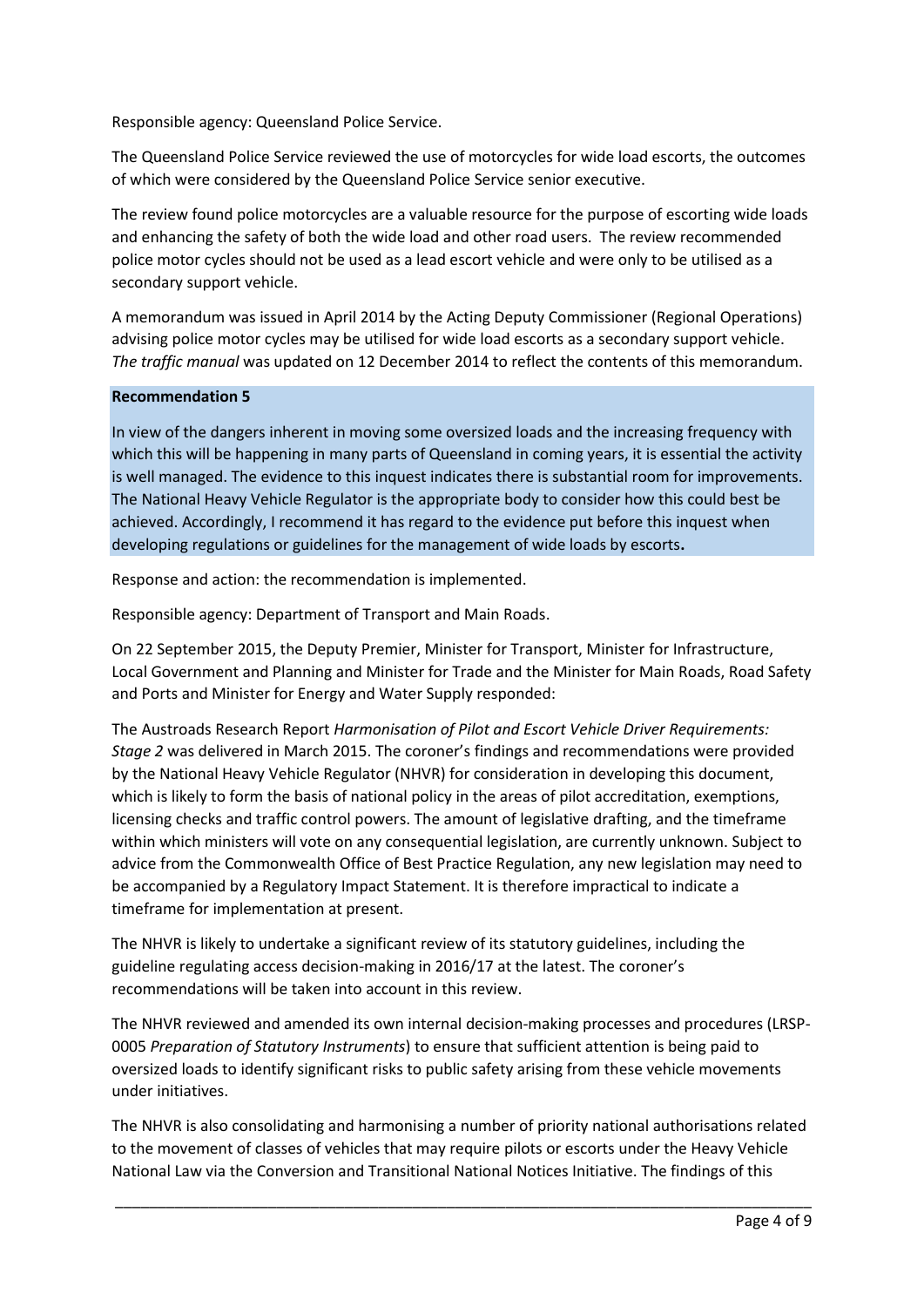inquest will also be considered in this process (for example, to determine the appropriateness of conditions governing the movement of oversized vehicles). This commitment is set out in objective 1.2 ('Continuous improvement towards a safer and more productive road network access') in the NHVR Corporate Plan for 2015-16 to 2017-18.

The NHVR has committed to implementing recommendations from coronial inquiries as initiative 2.3 of the NHVR's 2015-16 to 2017-18 Corporate Plan.

The Conversion of Transitional National Notices Initiative is an ongoing project. The NHVR will continue to report on the extent to which the recommendations have been given effect through this project.

## **On 11 February 2016 the Minister for Main Roads, Road Safety and Ports and Minister for Energy, Biofuels and Water Supply and the Minister for Transport and the Commonwealth Games responded:**

The NHVR advises implementation of the recommendation has not progressed since September 2015.

The Conversion of Transitional National Notices Initiative is an ongoing project. The NHVR will continue to report on the extent to which the recommendations have been given effect through this project.

## **On 8 July 2016 the Minister for Main Roads, Road Safety and Ports and Minister for Energy, Biofuels and Water Supply and the Minister for Transport and the Commonwealth Games responded:**

The Conversion of Transitional National Notice Initiative is ongoing.

# **On 14 May 2017 the Minister for Main Roads, Road Safety and Ports and Minister for Energy, Biofuels and Water Supply responded:**

The Heavy Vehicle National Law (HVNL) provisions governing the movement of heavy vehicles under pilots and escorts came into force in February 2014. At the time of Mr Owen's and Mr Stiller's deaths and when the findings were handed down, heavy vehicle movements in Queensland were governed by the previous Queensland law, guidelines and procedures.

Under the HVNL, the National Heavy Vehicle Regulator (NHVR) and its delegates must assess safety as a part of any decision to grant an access authority. Where the grant of access has a requirement for a pilot or escort, the guidelines and procedures for the relevant road authority for that jurisdiction are applied. In the case of Queensland, this means procedures managed by the Department of Transport and Main Roads (TMR) and the Queensland Police Service (QPS).

At the time these findings were handed down, it was envisioned the NHVR would perform a much more direct function in managing escorts and pilots. As the organisation became operational, the administration of these activities was retained by the relevant state authorities that conduct the day to day management of pilot and escort training and accreditation.

Nonetheless, since February 2014, the NHVR has driven or contributed to, reforms aimed at improving pilot and escort procedures and making them more consistent nationally. These reforms take into consideration the findings of coronial inquiries across the country, as well as recommendations from peak road research bodies.

\_\_\_\_\_\_\_\_\_\_\_\_\_\_\_\_\_\_\_\_\_\_\_\_\_\_\_\_\_\_\_\_\_\_\_\_\_\_\_\_\_\_\_\_\_\_\_\_\_\_\_\_\_\_\_\_\_\_\_\_\_\_\_\_\_\_\_\_\_\_\_\_\_\_\_\_\_\_\_\_\_\_

Key reforms that address this recommendation include: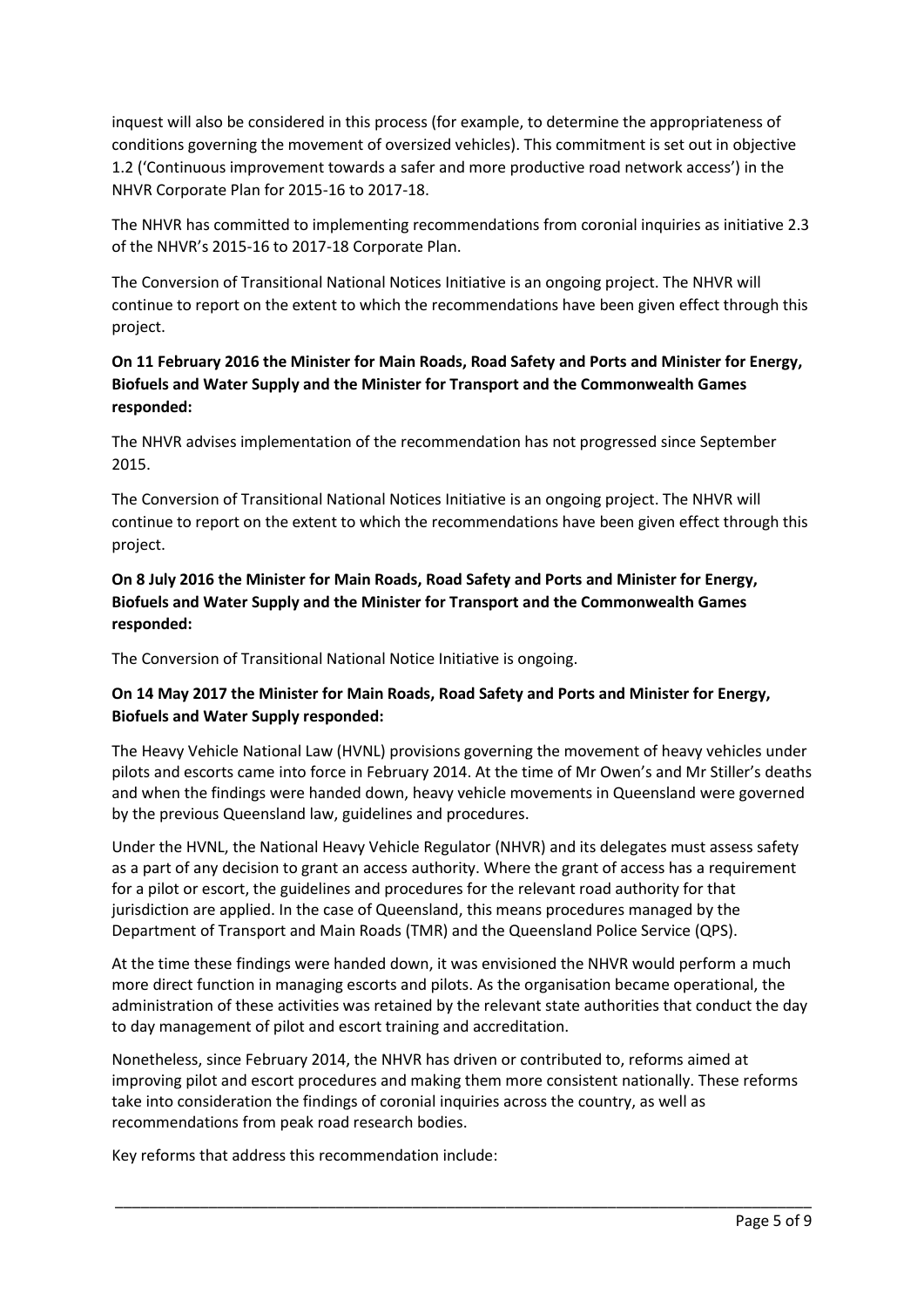- **Harmonization of Pilot and Escort Requirements**: Led by Austroads and commenced in 2013, this is a review of national pilot and escort requirements to which the NHVR is a contributor. The coroner's findings and recommendations at this inquest were provided in developing the initial program. This review specifically considered the Queensland Form 7 Guideline for Pilot and Escort Vehicles and Drivers which was the relevant guideline at the time of the incidents and was the subject of this inquest. This process reached stage 2 in 2015, which produced recommendations that includes a graduated pilot accreditation and driver licencing background checks. Implementation of the recommendations is in progress.
- **Oversize and Overmass Escort Vehicle Driver's Scheme**: This is a New South Wales initiative to produce a more effective accreditation scheme for escort vehicle pilots that came into force in March 2016. This scheme addresses escort driver training and vehicle requirements. One of its aims is to transfer escort duties from uniformed police to accredited escort drivers. The NHVR contributed to and endorses the scheme. The scheme may be used as a pilot for all jurisdictions under the HVNL.
- **Replacement of Queensland Form 7 Guideline for Pilot and Escort Vehicles and Drivers**: When the HVNL came into force, existing guidelines and codes of practice were incorporated into the HVNL or republished as conditions to legislative instruments under the HVNL. The revision and modification of pilot and escort provisions are an ongoing process, reflecting work done in the Austroads harmonization process and jurisdictional initiatives such as the NSW escort vehicle driver scheme. These revisions are performed under the provisions of the internal work instruction LRSP-0005 Preparation of Statutory Instruments.
- **Specific Pilot and Escort Related Instruments in Queensland**: During 2016, the NHVR in conjunction with TMR and QPS produced a series of mass and dimension exemptions that modified pilot and escort arrangements for the movement of categories of heavy vehicles in certain parts of the state. These exceptions, which were produced after an extensive trial period and were based on QPS and industry experience, were produced in order to improve escort requirements in selected local government areas.

In addition to these initiatives, the NHVR monitors coronial decisions nationally and ensures that findings and recommendations are taken into consideration when drafting legislative instruments, and developing guidelines for access decision making. This includes, through 2017, an extensive dedicated program of harmonization for current statutory instruments that will include, among other things, a complete review of agricultural vehicle movement including the escort and pilot requirements.

### **Recommendation 6**

I recommend that wording on wide load warning signs be reviewed to ensure they more effectively communicate to other road users the size of the load and what is required of them.

Response and action: the recommendation is agreed in part and implementation is complete.

Responsible agency: Department of Transport and Main Roads.

On 22 September 2015, the Deputy Premier, Minister for Transport, Minister for Infrastructure, Local Government and Planning and Minister for Trade and the Minister for Main Roads, Road Safety and Ports and Minister for Energy and Water Supply responded: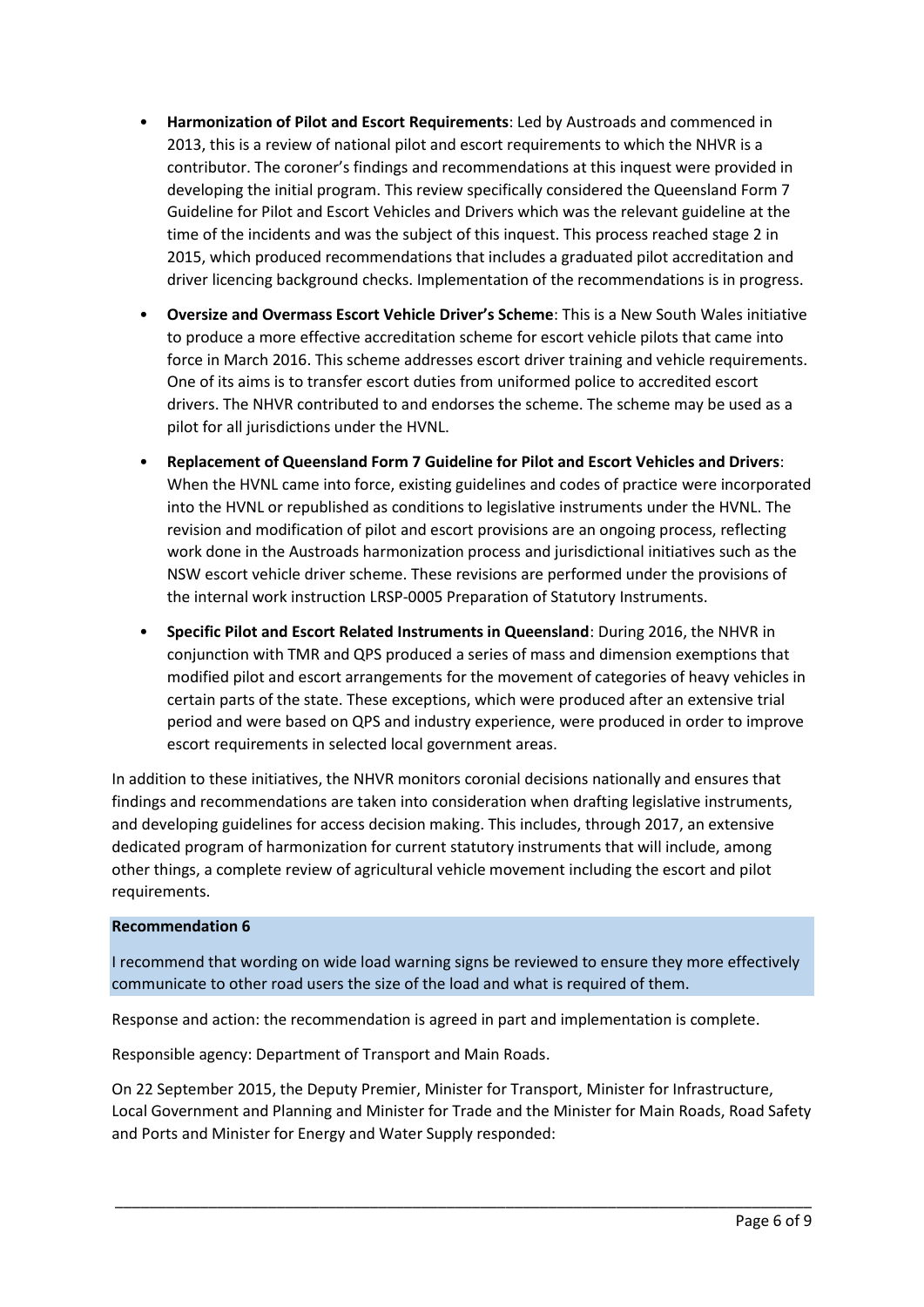The specifications for warning signs are contained in the *National Transport Commission (Road Transport Legislation — Oversize and Overmass Vehicles Regulations) (2006).* All jurisdictions have adopted and implemented these standards with a view to national conformity of warning signs.

As part of the wider transport legislative review program managed by Austroads, a project on Management of Oversize and Overmass Movements is planned. Queensland, as a participant in the project, will put forward these recommendations for the updating of warning signs nationally as part of the project's scope.

Austroads Work Project FS1893-Management of Oversize and Overmass Movements was scheduled to commence in 2015-16. Austroads has now postponed the commencement of the project until 2016/17 subject to the National Heavy Vehicle Regulator completing its portion of the preliminary work.

# **On 11 February 2016 the Minister for Main Roads, Road Safety and Ports and Minister for Energy, Biofuels and Water Supply and the Minister for Transport and the Commonwealth Games responded:**

The Department of Transport and Main Roads is waiting for the commencement of the Austroads Management of Oversize and Overmass Movements to progress this recommendation further.

# **On 8 July 2016 the Minister for Main Roads, Road Safety and Ports and Minister for Energy, Biofuels and Water Supply and the Minister for Transport and the Commonwealth Games responded:**

The National Heavy Vehicle Regulator commenced work on Austroads Work Project FS1893- Management of Oversize and Overmass Movements, however the focus of this work project is currently the National Mass Assessment Guideline. While this project will have an outcome of improved Oversize and Overmass Movements safety through greater compliance, it does not relate to oversize warning signs.

The Department of Transport and Main Roads will raise this recommendation again with Austroads through the Freight Task Force to ensure it is addressed.

# **On 14 May 2017 the Minister for Main Roads, Road Safety and Ports and Minister for Energy, Biofuels and Water Supply responded:**

The specifications for oversize warning signs are now contained in the *Heavy Vehicle National Law Act 2012* and *Heavy Vehicle (Mass, Dimension and Loading) Regulation.* This matter is no longer included in the Austroads forward work program and a more appropriate approach to address it is being investigated.

The Department of Transport and Main Roads is investigating alternate avenues to address this issue, including writing to the National Transport Commission to propose changes to warning signs be considered for inclusion in the next Heavy Vehicle National Law maintenance package.

### **On 26 February 2018 the Minister for Transport and Main Roads responded:**

The Department of Transport and Main Roads wrote to the National Transport Commission requesting that the specifications for oversize warning signs are considered for review. A copy of the coronial report was provided with this correspondence.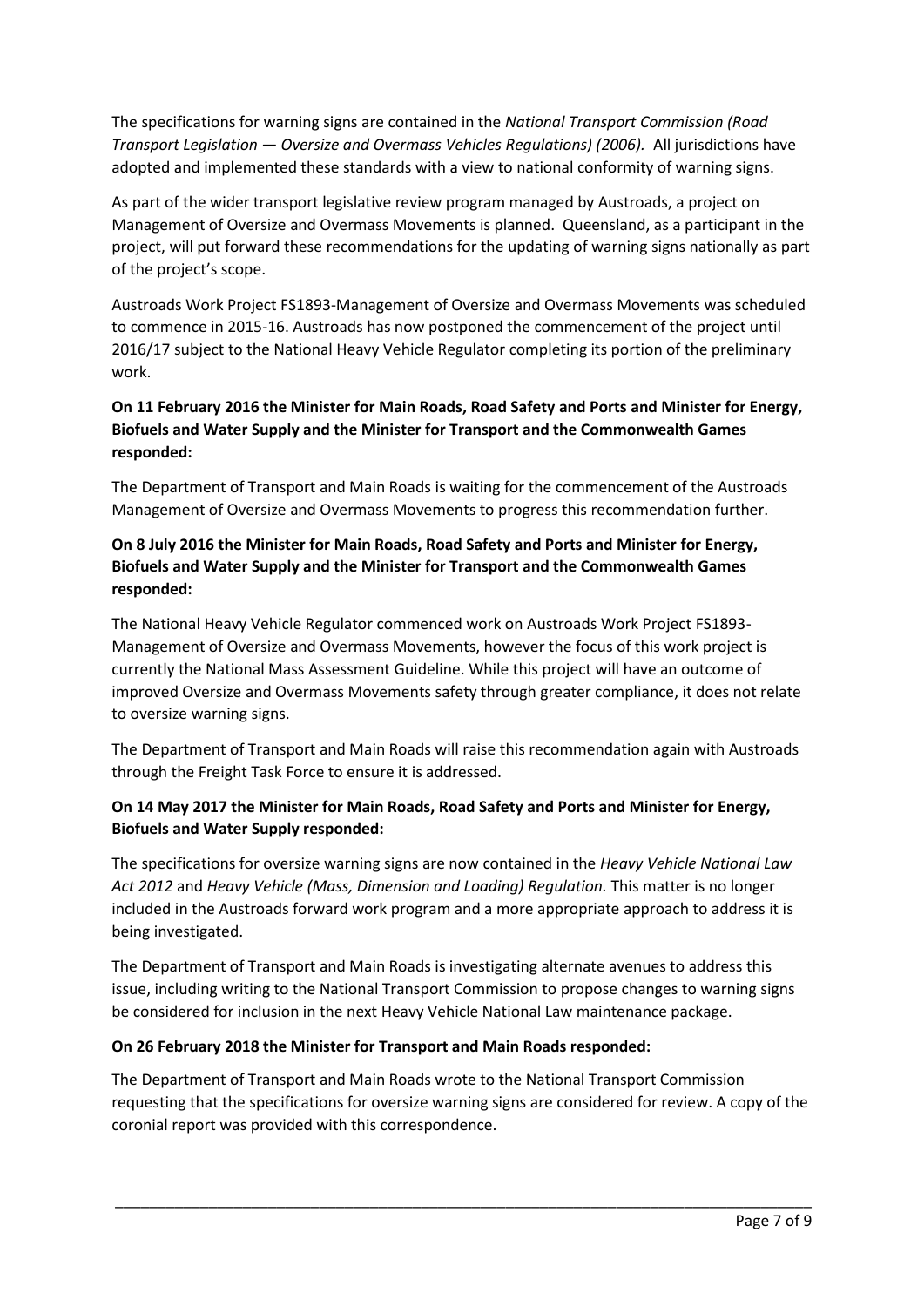The department will follow-up with the National Transport Commission regarding the proposed body of work concerning oversize warning signs for potential inclusion within the Heavy Vehicle National Law.

### **On 26 February 2019 the Minister for Transport and Main Roads responded:**

The National Transport Commission responded to the Department of Transport and Main Roads' correspondence recommending a review of the specifications for oversize warning signs and advised they will address the recommendation as part of the Heavy Vehicle National Law (HVNL) maintenance program. This item was discussed at the HVNL Vehicle Standards Maintenance Advisory Group meeting in Melbourne on 21 February 2018.

The National Transport Commission will now take this matter up with the National Heavy Vehicle Regulator and/or the Oversize Overmass Advisory Panel, to have the issue considered as part of Heavy Vehicle Mass, Dimension and Loading regulatory amendments.

The Department of Transport and Main Roads will continue to liaise with the National Transport Commission.

### **On 27 May 2019 the Minister for Transport and Roads responded:**

The National Transport Commission responded to the Department of Transport and Main Roads' correspondence recommending a review of the specifications for oversize warning signs and advised they will address the recommendation as part of the Heavy Vehicle National Law (HVNL) maintenance program. The National Transport Commission took this matter up with the National Heavy Vehicle Regulator's Oversize Overmass Industry Operator Group for consideration.

The Heavy Vehicle (Vehicle Standards) National Regulation was amended in 2017 as follows:

### **Section 42 Other specifications for warning signs**

A warning sign on a class 1 heavy vehicle or pilot vehicle must—

- (a) be manufactured from a material appropriate to its intended use on the vehicle; and
- (b) be fitted so that the sign is unlikely to become dislocated or furl; and
- (c) be displayed so that the entire sign is clearly visible; and
- (d) be maintained so that it can be easily read by other road users.

It was agreed by stakeholders that this did not go all the way to addressing the coroner's concerns. Further work will be undertaken by the National Transport Commission as part of the vehicle standards maintenance program. Going forward, the National Transport Commission will be solely responsible for addressing the recommendations as part of its HVNL maintenance program. The National Transport Commission's work regarding heavy vehicles can be viewed on it[s website.](https://www.ntc.gov.au/heavy-vehicles/safety/load-restraint-guide/)

### **Recommendation 7**

I recommend that in conjunction with the development of more useful and communicative signs, a public awareness campaign be undertaken to explain the new regime of signs to motorists and make them aware of their obligations when confronted by a wide load.

\_\_\_\_\_\_\_\_\_\_\_\_\_\_\_\_\_\_\_\_\_\_\_\_\_\_\_\_\_\_\_\_\_\_\_\_\_\_\_\_\_\_\_\_\_\_\_\_\_\_\_\_\_\_\_\_\_\_\_\_\_\_\_\_\_\_\_\_\_\_\_\_\_\_\_\_\_\_\_\_\_\_

Response and action: the recommendation is agreed in part and implementation is complete.

Responsible agency: Department of Transport and Main Roads.